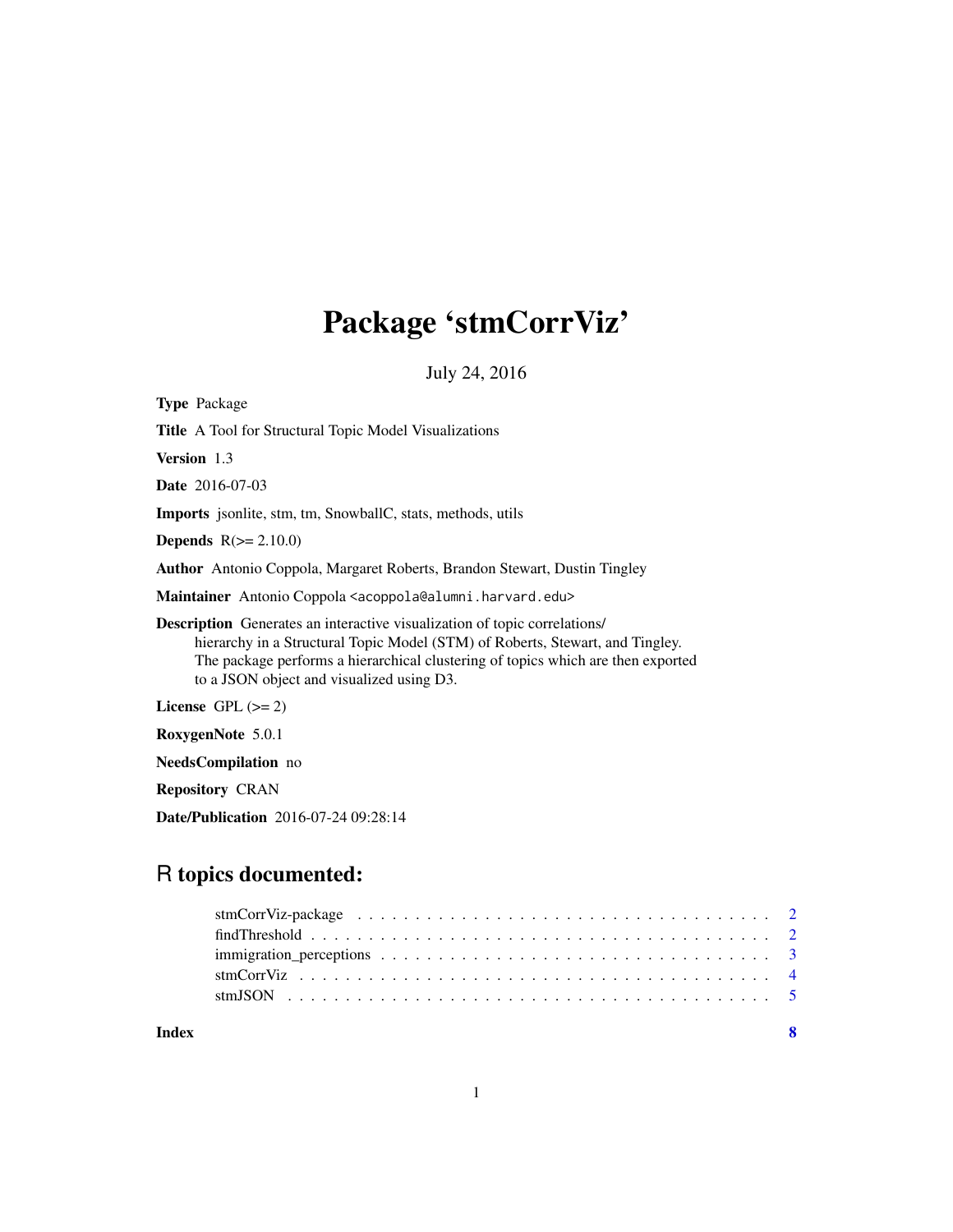<span id="page-1-0"></span>

#### Description

Generates an interactive visualization of topic correlations/hierarchy in a Structural Topic Model (STM) of Roberts, Stewart, and Tingley. The package performs a hierarchical clustering of topics which are then exported to a JSON object and visualized using D3.

#### Details

| Package: | stmCorrViz |
|----------|------------|
| Type:    | Package    |
| Version: | 1.3        |
| Date:    | 2016-07-03 |
| License: | $GPL (=2)$ |

#### Author(s)

Antonio Coppola, Margaret E. Roberts, Brandon M. Stewart, and Dustin Tingley

Maintainer: Antonio Coppola <acoppola@alumni.harvard.edu>

#### References

Margaret E. Roberts, Brandon M. Stewart and Dustin Tingley (2014). [stm: R Package for Structural](http://structuraltopicmodel.com/) [Topic Models.](http://structuraltopicmodel.com/)

<span id="page-1-1"></span>findThreshold *Find appropriate threshold range*

#### Description

This function performs a grid search over potential clustering thresholds to identify a valid range, and inspect the varying levels of aggregation within it.

#### Usage

findThreshold(mod, documents\_raw=NULL, documents\_matrix=NULL, range\_min=.05, range\_max=5, step=.05)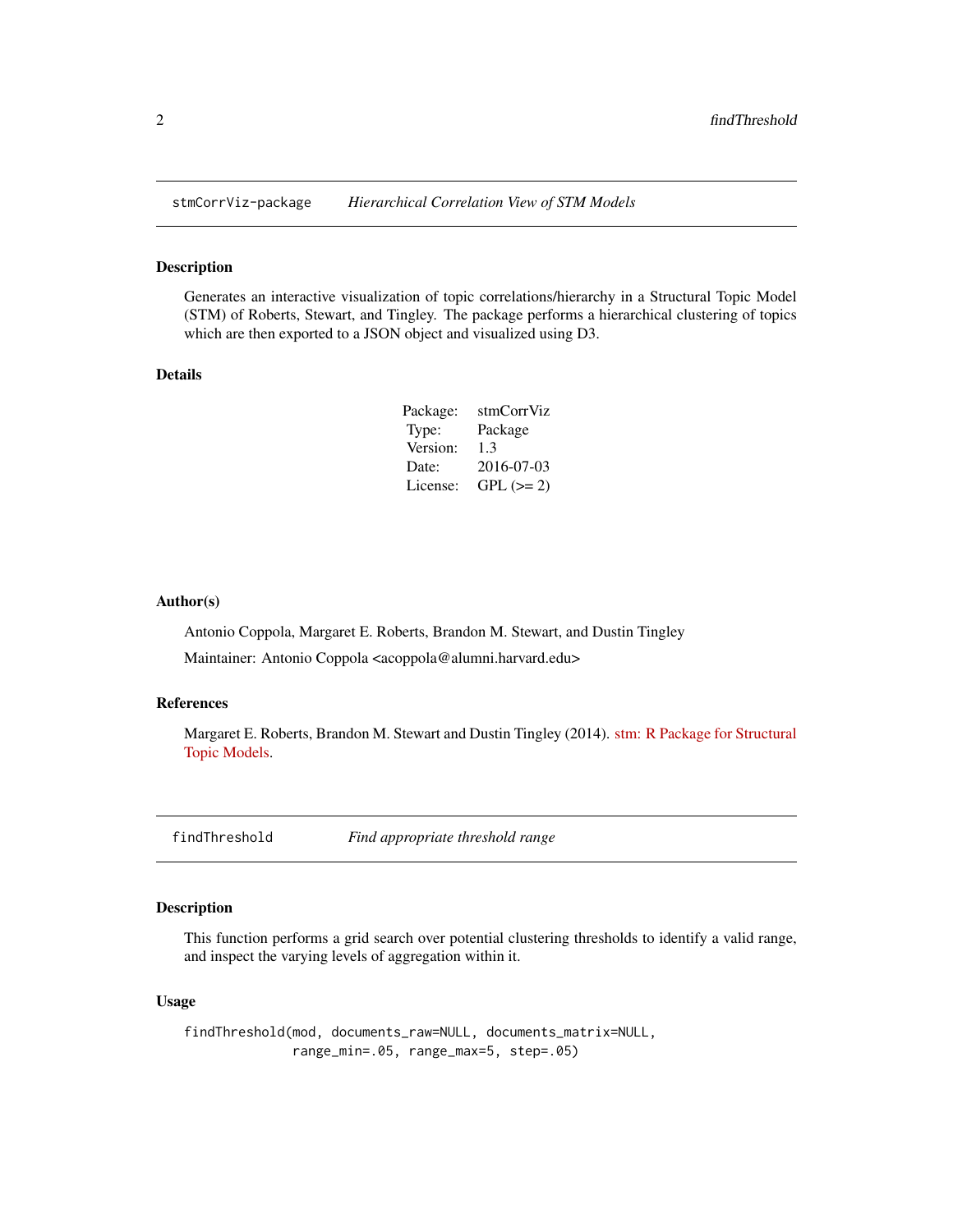#### <span id="page-2-0"></span>Arguments

| mod              | A fitted STM object from stm.                                                                                            |  |  |
|------------------|--------------------------------------------------------------------------------------------------------------------------|--|--|
| documents_raw    | The raw documents used to generate the STM model. A character vector where<br>each entry is the full text of a document. |  |  |
| documents_matrix |                                                                                                                          |  |  |
|                  | Document-term matrix representation of the raw documents, as generated by the<br>prepDocuments function.                 |  |  |
| range_min        | Lower bound of the range to be searched.                                                                                 |  |  |
| range_max        | Upper bound of the range to be searched.                                                                                 |  |  |
| step             | Step size for the grid search.                                                                                           |  |  |

#### Value

A data frame containing the following columns:

- 1. *threshold*: Threshold value.
- 2. *valid*: Binary value; 1 if clustering is successful using given threshold; 0 if not.
- 3. *juncture\_points*: Number of juncture points in the resulting clustering tree; -1 if run is unsuccessful. Lower threshold values yield a higher number of juncture points, corresponding to more binary splits and deeper trees. Higher threshold values produce fewer juncture points, corresponding to trees that have significant breadth rather than depth.

#### See Also

[stmCorrViz](#page-3-1)

immigration\_perceptions

*Sample STM Model*

#### Description

This is an example of a fitted STM object, alongside the raw document data used to fit the model. The model has 20 topics, 341 documents and a 455 word dictionary. For background about the underlying dataset, see [gadarian](#page-0-0).

#### Usage

```
data(immigration_perceptions)
```
#### Format

A list with the following elements:

model The STM model object.

raw\_documents A character vector containing the raw documents.

documents\_matrix Processed documents in bag-of-words matrix representation.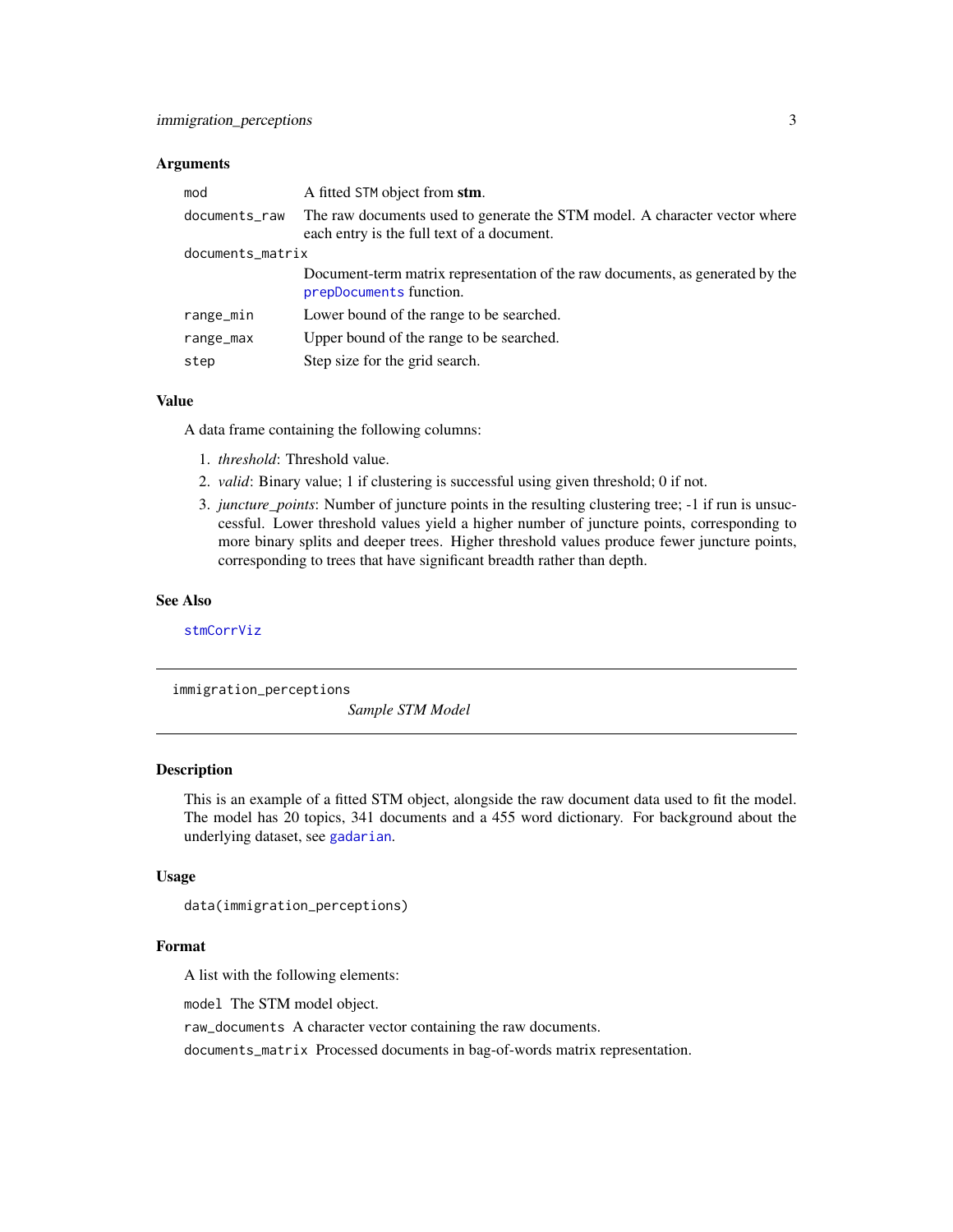#### <span id="page-3-0"></span>See Also

[gadarian](#page-0-0)

<span id="page-3-1"></span>stmCorrViz *Generate STM Correlation Tree*

#### Description

This function generates an interactive, full-model HTML visualization of topic hierachies for a fitted [STM](http://structuraltopicmodel.com/) model. The visualization highlights the correlations among topics, and can be used to view the model at differing levels of complexity. The function makes use of the [D3.js](http://d3js.org/) visualization library. The visualization needs to be viewed in a compatible web browser.

#### Usage

stmCorrViz(mod, file\_out, documents\_raw=NULL, documents\_matrix=NULL, title="STM Model", clustering\_threshold=FALSE, search\_options = list(range\_min=.05, range\_max=5, step=.05), labels\_number=7, display=TRUE, verbose=FALSE)

#### Arguments

| mod                           | A fitted STM object from stm.                                                                                                                                                                                                                                                                                                                                                                                                                                                                                                   |
|-------------------------------|---------------------------------------------------------------------------------------------------------------------------------------------------------------------------------------------------------------------------------------------------------------------------------------------------------------------------------------------------------------------------------------------------------------------------------------------------------------------------------------------------------------------------------|
| file_out                      | Name of the output file that will be generated by the function. This should end<br>with an HTML extension.                                                                                                                                                                                                                                                                                                                                                                                                                      |
| documents_raw                 | The raw documents used to generate the STM model. A character vector where<br>each entry is the full text of a document.                                                                                                                                                                                                                                                                                                                                                                                                        |
| documents_matrix              |                                                                                                                                                                                                                                                                                                                                                                                                                                                                                                                                 |
|                               | Document-term matrix representation of the raw documents, as generated by the<br>prepDocuments function.                                                                                                                                                                                                                                                                                                                                                                                                                        |
| title<br>clustering_threshold | Root node label. This defaults to "STM Model".                                                                                                                                                                                                                                                                                                                                                                                                                                                                                  |
|                               | A parameter specifying the level of aggregation in the hierarchical clustering<br>routine for topics. Lower threshold values produce more binary splits and deeper<br>trees, while higher threshold values produce more aggregation and trees that<br>have significant breadth rather than depth. See below for more details.<br>If FALSE, a grid search is performed to find valid thresholds is performed using<br>findThreshold. The valid clustering threshold resulting in a median level of<br>tree complexity is chosen. |
|                               | search_options List specifying the grid search parameters to be used by findThreshold. Only<br>necessary if clustering_threshold is FALSE.                                                                                                                                                                                                                                                                                                                                                                                      |
| labels_number                 | The number of top words used to label each node (topic or topical cluster) in the<br>visualization.                                                                                                                                                                                                                                                                                                                                                                                                                             |
| display                       | Boolean. If set to TRUE, the visualization is launched in the system's default<br>web browser upon function execution.                                                                                                                                                                                                                                                                                                                                                                                                          |
| verbose                       | Boolean. If set to TRUE, displays function progress in the console during exe-<br>cution.                                                                                                                                                                                                                                                                                                                                                                                                                                       |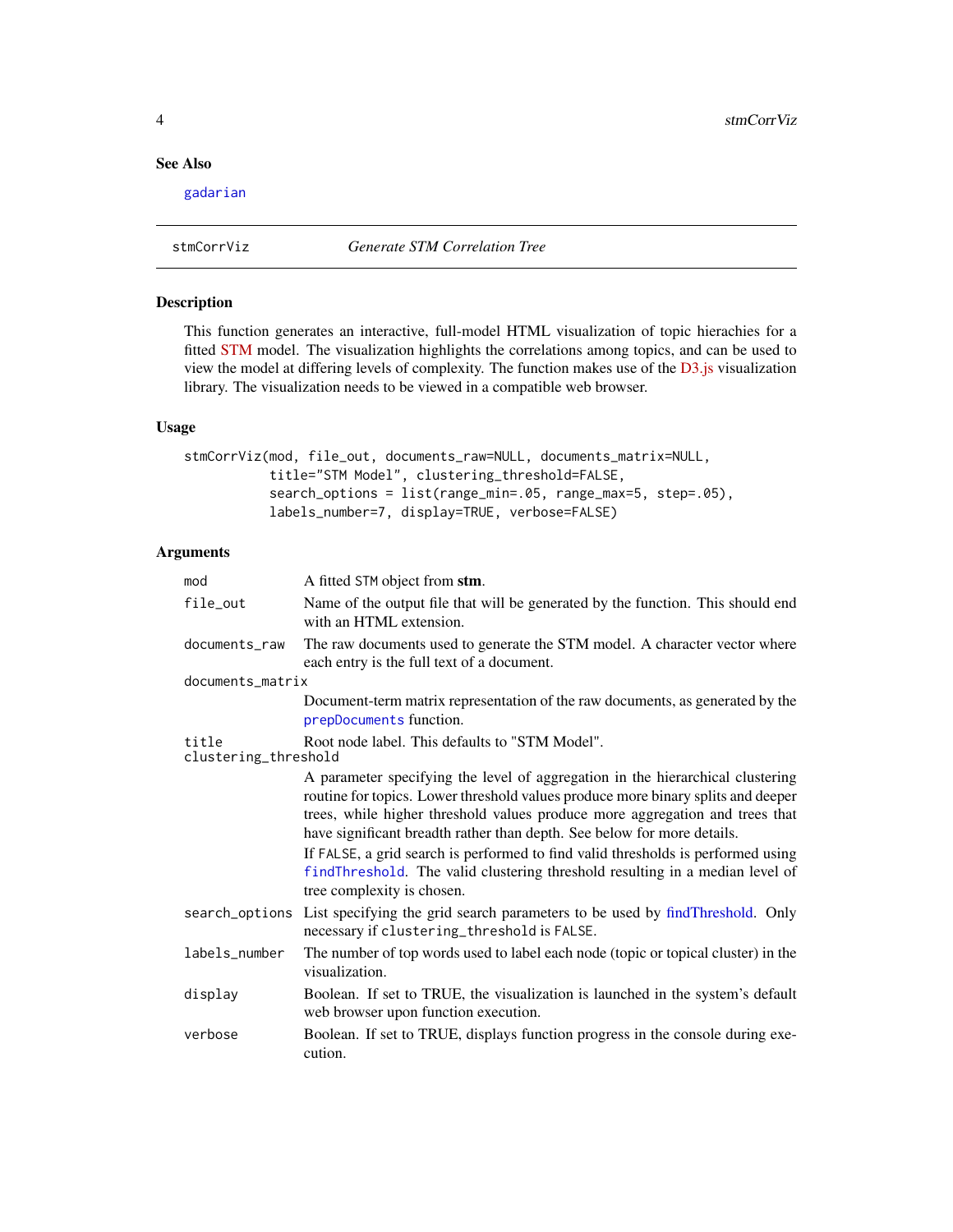#### <span id="page-4-0"></span>stmJSON 5

#### Details

This function generates a full-model, interactive, general-purpose hierarchical representation of an STM model. First a hierarchy of topics is created using hierarchical clustering as implemented in hclust. Then the hierarchy is written out to a JSON object using [stmJSON](#page-4-1). Finally [D3.js](http://d3js.org/) is used to create an interactive visualization.

The visualization is built as a HTML page, and as such requires a web browser for inspection. The function does not return and object, but writes HTML output to disk.

The visualization takes the form of an indented tree. The leaves of the tree correspond to topics. The leaf nodes are grouped in topic clusters. This allows the model to be visualized at differing levels of aggregation. The function uses the D3.js library for visualization purpose. The visualization is largely built on top of Mike Bostock's [Collapsible Indented Tree](http://bl.ocks.org/mbostock/1093025) block. A nested JSON structure representing the hierarchical model is produced using the [stmJSON](#page-4-1) function.

#### References

Bostock M, Vadim O, Jeffrey H. D3: Data-Driven Documents. Visualization and Computer Graphics, IEEE Transactions on 17.12 (2011): 2301-2309.

Margaret E. Roberts, Brandon M. Stewart and Dustin Tingley (2014). [stm: R Package for Structural](http://structuraltopicmodel.com/) [Topic Models.](http://structuraltopicmodel.com/)

#### See Also

[stmJSON](#page-4-1)

#### Examples

data(immigration\_perceptions)

```
stmCorrViz(immigration_perceptions$model, "corrviz.html",
documents_raw=immigration_perceptions$raw_documents,
documents_matrix=immigration_perceptions$documents_matrix)
```
<span id="page-4-1"></span>stmJSON *Generate JSON Representation of STM Model*

#### Description

This function generates a nested JSON structure representing a fitted Structual Topic Model [\(STM\)](http://structuraltopicmodel.com/). Used internally by [stmCorrViz](#page-3-1). Most users will not need to call this directly.

#### Usage

```
stmJSON(mod, documents_raw=NULL, documents_matrix=NULL,
        title="STM Model", clustering_threshold=1.5,
        labels_number=7, verbose)
```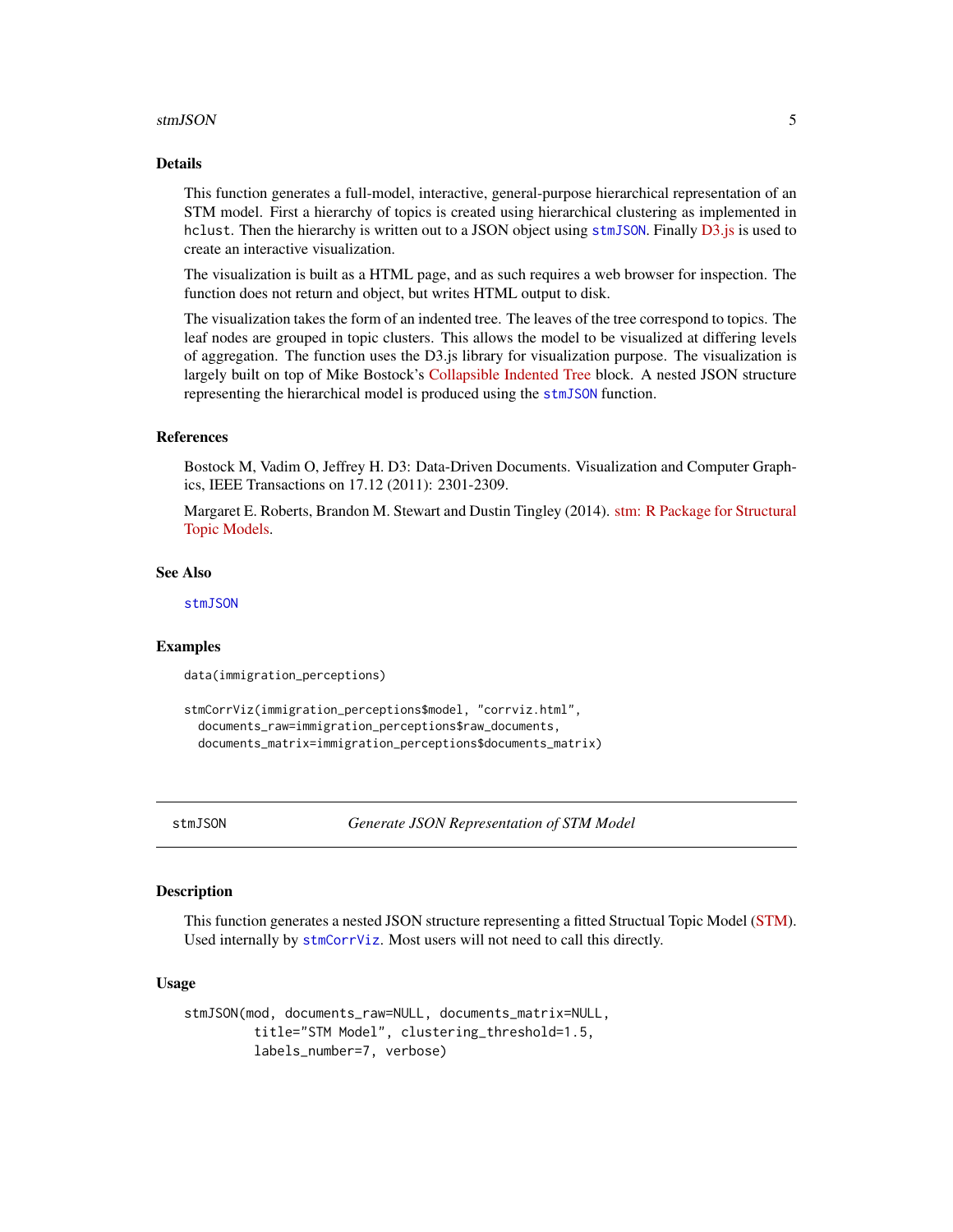#### <span id="page-5-0"></span>Arguments

| mod                  | An STM fitted model from the stm package.                                                                                                                                                                                                                                                                                     |  |  |  |
|----------------------|-------------------------------------------------------------------------------------------------------------------------------------------------------------------------------------------------------------------------------------------------------------------------------------------------------------------------------|--|--|--|
| documents raw        | The raw documents used to generate the STM model. A character vector where<br>each entry is the full text of a document.                                                                                                                                                                                                      |  |  |  |
| documents_matrix     |                                                                                                                                                                                                                                                                                                                               |  |  |  |
|                      | Document-term matrix representation of the raw documents, as generated by the<br>prepDocuments function.                                                                                                                                                                                                                      |  |  |  |
| title                | Root node label. This defaults to "STM Model".                                                                                                                                                                                                                                                                                |  |  |  |
| clustering_threshold |                                                                                                                                                                                                                                                                                                                               |  |  |  |
|                      | A parameter specifying the level of aggregation in the hierarchical clustering<br>routine for topics. Lower threshold values produce more binary splits and deeper<br>trees, while higher threshold values produce more aggregation and trees that<br>have significant breadth rather than depth. See below for more details. |  |  |  |
| labels_number        | The number of top words used to label each node (topic or topical cluster) in the<br>visualization.                                                                                                                                                                                                                           |  |  |  |
| verbose              | Logical. If set to TRUE, displays function progress in the console during exe-<br>cution.                                                                                                                                                                                                                                     |  |  |  |
|                      |                                                                                                                                                                                                                                                                                                                               |  |  |  |

#### **Details**

A nested JSON structure representing the hierarchical model is produced as follows. The function first retrieves the theta matrix from the STM object; accordingly computes correlations among topics; and then uses the correlation metrics to compute distances. The function finally performs hierarchical clustering on the topics by calling the [hclust](#page-0-0) function.

The function finds all binary splits in the middle of the clustering tree whose clustering height measure is below the threshold specified in the clustering\_threshold argument. All these splits are marked as aggregation points. The routine retrieves the merge matrix from the output of hclust, and produces a new merge list by deleting all the splits performed at aggregation points along the tree. While the hclust merge matrix only contains binary splits, the new merge list can contain non-binary cluster splits.

The merge list is transformed into a structure of nested lists with a recursive function call. Each level of this nested structure corresponds to a node in the hierarchical representation of the STM model. The data structure is eventually transformed into a JSON object by using the *[jsonlite](https://cran.r-project.org/package=jsonlite)* package.

New beta matrices and top words are computed for each of the topic clusters according to their membership, by marginalizing over content covariates. The clusters are labeled accordingly.

#### Value

A JSON string representing the full STM model.

### References

Margaret E. Roberts, Brandon M. Stewart and Dustin Tingley (2014). [stm: R Package for Structural](http://structuraltopicmodel.com/) [Topic Models.](http://structuraltopicmodel.com/)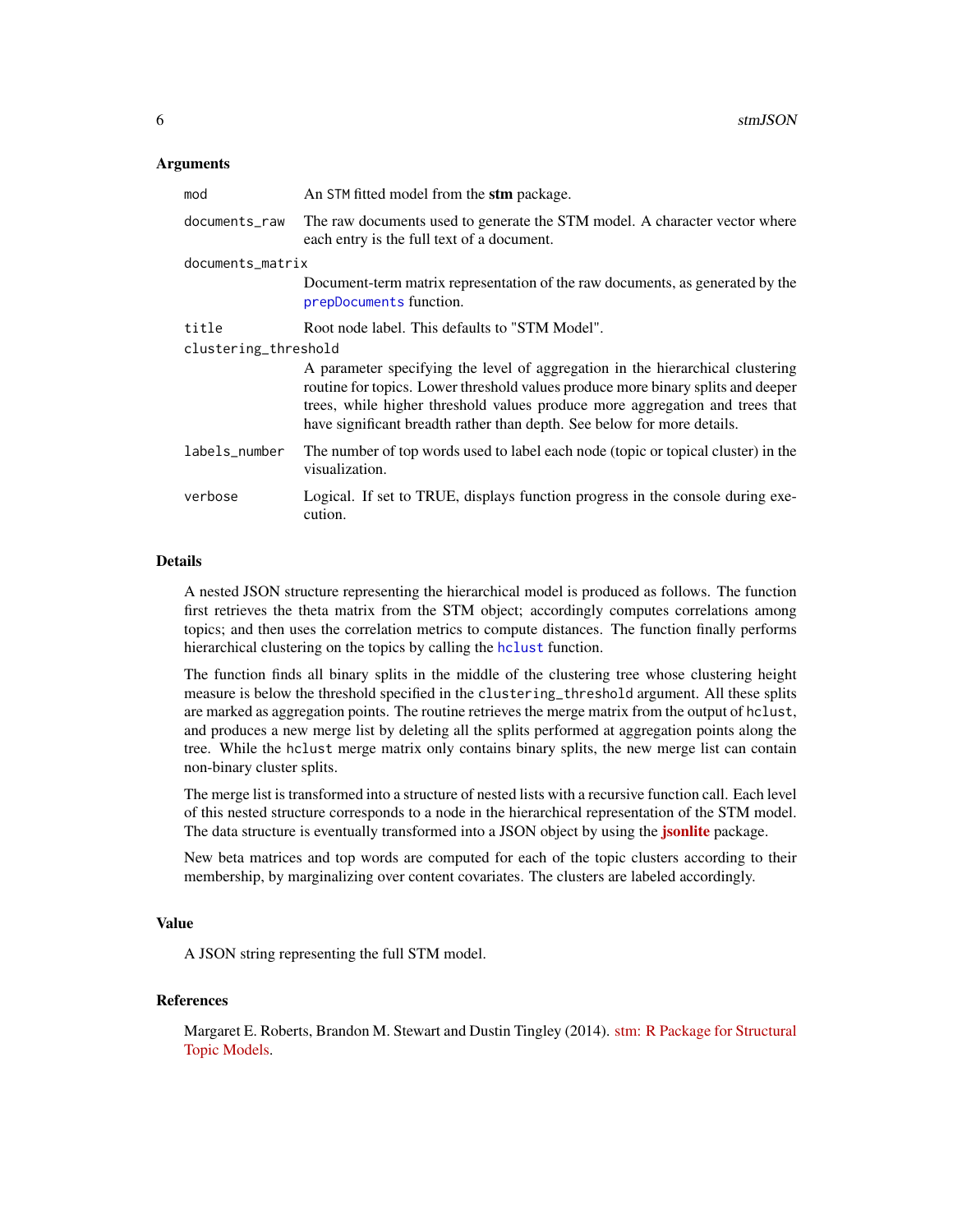<span id="page-6-0"></span>stmJSON

### See Also

[stmCorrViz](#page-3-1)